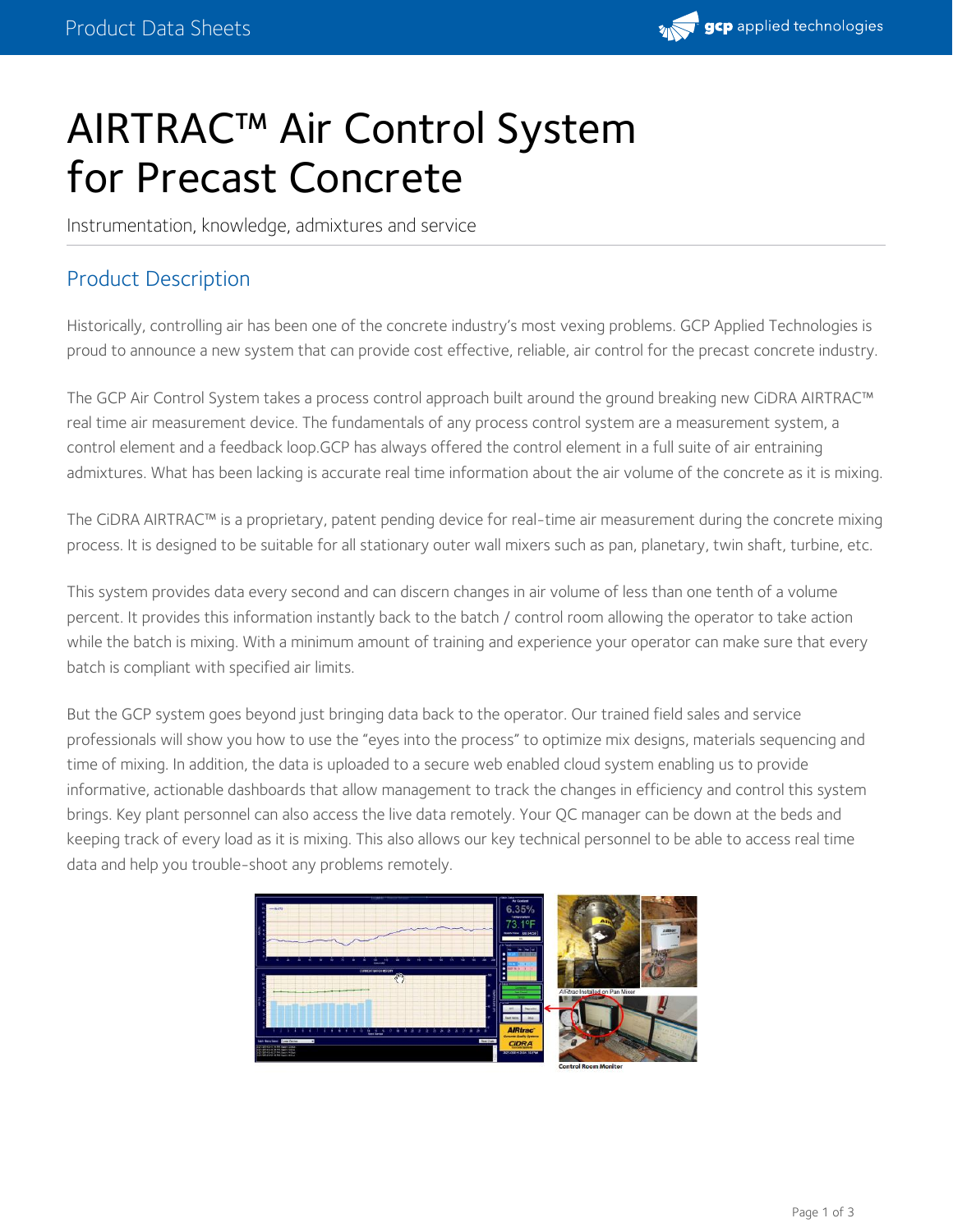

## Product Advantages

- Control and document the air in every batch
- Stop rejecting loads for out of spec air
- Stop wasting crew time while air is adjusted or while out of spec loads are discarded or diverted
- Tighten your air control and reduce your over-design
- Lower your costs while increasing your quality
- **•** Become known as the innovative quality producer

## Equipment and Service Included:

- Air and temperature measurement device
- Control room display providing real-time air and temperature for each batch, with daily summaries  $\bullet$
- Hardware and software warranty
- **•** Equipment installation
- Commissioning / training and support
- Remote viewing capability on smart phone or tablet  $\bullet$
- Remote troubleshooting by GCP technical service
- Recommendations on mix, sequence and process optimization  $\bullet$
- Management dashboards

#### Confirmations of Accuracy



#### Customer Requirements:

- **•** Prepare mixer for installation per installation manual
- Allow access to mixer to GCP and CiDRA personnel for installation and service as required
- Allow for temperature and air data along with selected mix information to be uploaded to secure server to allow for remote access, remote troubleshooting and preparation of dashboard reports
- Perform ASTM C231 air measurements at agreed upon frequency and report to GCP and CiDRA on a weekly or monthly basis